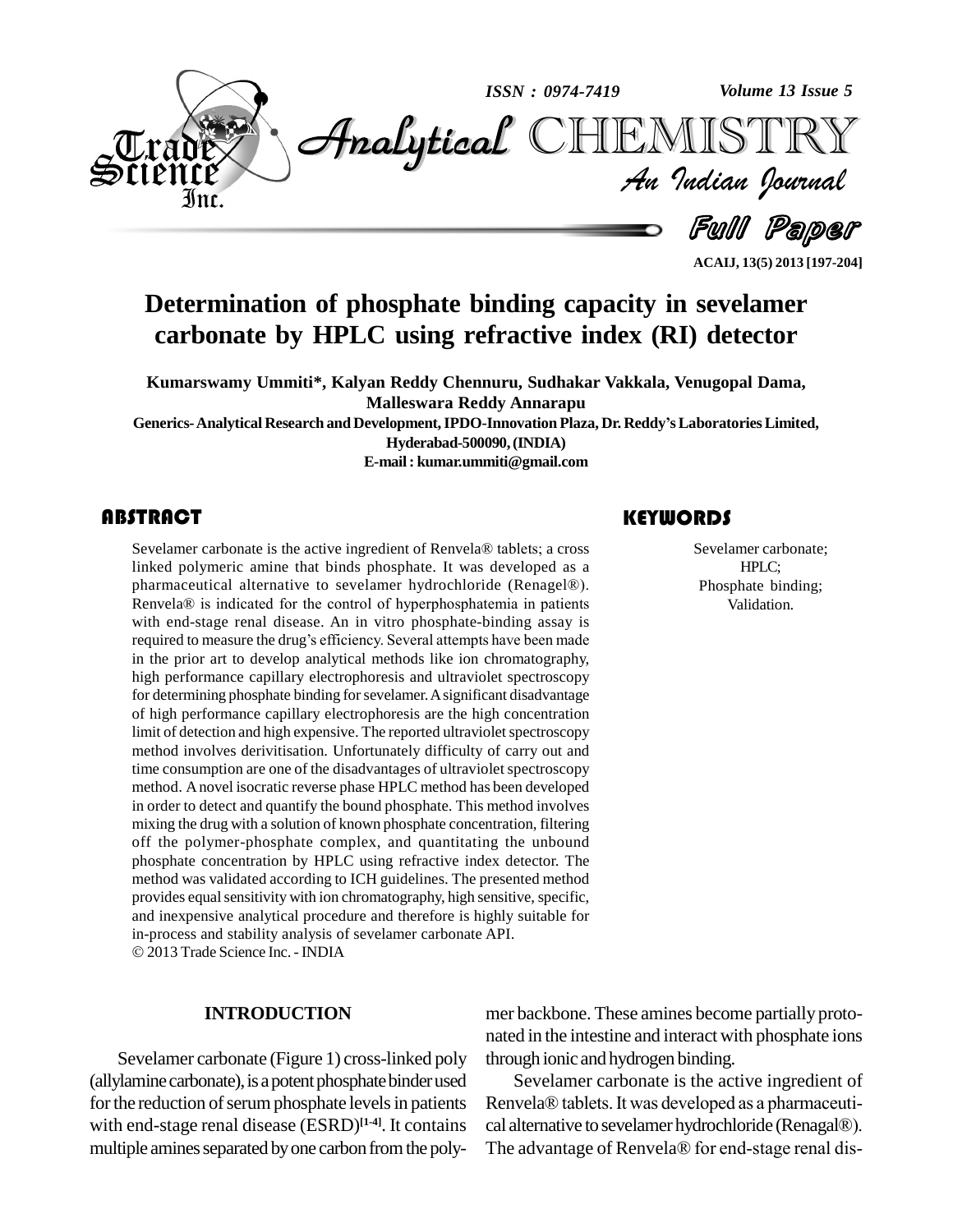

**Figure 1:Structure of sevelamer carbonate** 

time consumption are one of the disadvantages of ul-*I*<br>**Indian**<br>*Indian*<br>*ISTRY*<br>*ISTRY*<br>*<i>Indian Journal* traviolet spectroscopy method. But till now there are jection ease (ESRD) over existing therapies, calcium or alu minium supplementation, is that it is non-absorbed, leading to an improved safety profile. An in vitro phosphatebinding assay study is the important aspect of the analytical characterization of sevelamer carbonate. Several attempts have been made in the prior art to de velop analytical methods like ion chromatography, high performance capillary electrophoresis and ultraviolet on an Allsep anion column (150 mm, 4.6 mm 1.d., spectroscopy for determining phosphate binding for 7 µm particle size) (Grace Davison Discovery Scispectroscopy for determining phosphate binding for sevelamer<sup>[5-7]</sup>. A significant disadvantage of high per- en formance capillaryelectrophoresis are the high concentration limit of detection and high expensive. The re ported ultraviolet spectroscopy method involves  $1.0$  mL min<sup>-1</sup>. The column temperature was main-<br>derivitisation. Unfortunately difficulty of carry out and tained at 60  $^{\circ}$ C and optical unit temperature (detecderivitisation. Unfortunately difficulty of carry out and no reports on in vitro phosphate binding assay for sevelamer carbonate by HPLC.

This paper describes in vitro phosphate binding

CHEMISTRY

assay for sevelamer carbonate using isocratic HPLC method with refractive index (RI) detector. The pro posed HPLC method was validated as per ICH guidelines **[8]** and its updated international convention. The presented method provides equal sensitivity with ion chromatography, specific, and inexpensive analytical procedure and therefore is highly suitable for detect and quantify the bound phosphate by sevelamer carbonate API.

#### **EXPERIMENTAL**

#### **Materials and reagents**

Sevelamer carbonate API was purchased from Formosa laboratories, Inc. (Taiwan, China). N, N- Bis(hydroxyethyl)-2-aminoethanesulfonic acid (BES) was purchased from SigmaAldrich (St. Louis, MO). Formic acid, ammonia, sodium chloride, sodium hydroxide and potassium phosphate monobasic  $(KH<sub>2</sub>PO<sub>4</sub>)$  were purchased from Merck (Mumbai, India). All chemicals were of analytical grade.

#### **Apparatus**

All chromatographic experiments were carried out on HPLC system witha refractive index detector (Waters, USA). The system was controlled and acquired data processed by the Empower software (Waters, USA). Shaking water bath (Lab companion, model: BS-11, Global medical instrumentation, Inc., Ramsey, Minnesota, USA) was used forsample preparation.

### **Chromatographic conditions**

Chromatographic separations were performed on an Allsep anion column (150 mm, 4.6 mm i.d., Chromatographic separations were performed<br>on an Allsep anion column (150 mm, 4.6 mm i.d.,<br>7µm particle size) (Grace Davison Discovery Sciences, Deerfield, USA). Mobile phase contains 0.05% (*v/v*) formic acid, the pH of the solution was adjusted to 3.8 with ammonia. The flow rate was 1.0 mL min -1 . The column temperature was mainadjusted to 3.8 with ammonia. The flow rate was<br>1.0 mL min<sup>-1</sup>. The column temperature was main-<br>tained at 60  $^{\circ}$ C and optical unit temperature (detec-1.0 mL min<sup>-1</sup>. The column temperature was main-<br>tained at 60 °C and optical unit temperature (detec-<br>tor temperature) was maintained at 35 °C. The intor temperature) was maintained at 35 °C. The injection volume was 10 $\mu$ L. Attenuation (detector sensitivity) was 64 and polarity was positive. The chro matographic run time was 20 min. A typical phos phate standard chromatogram is shown in Figure 2.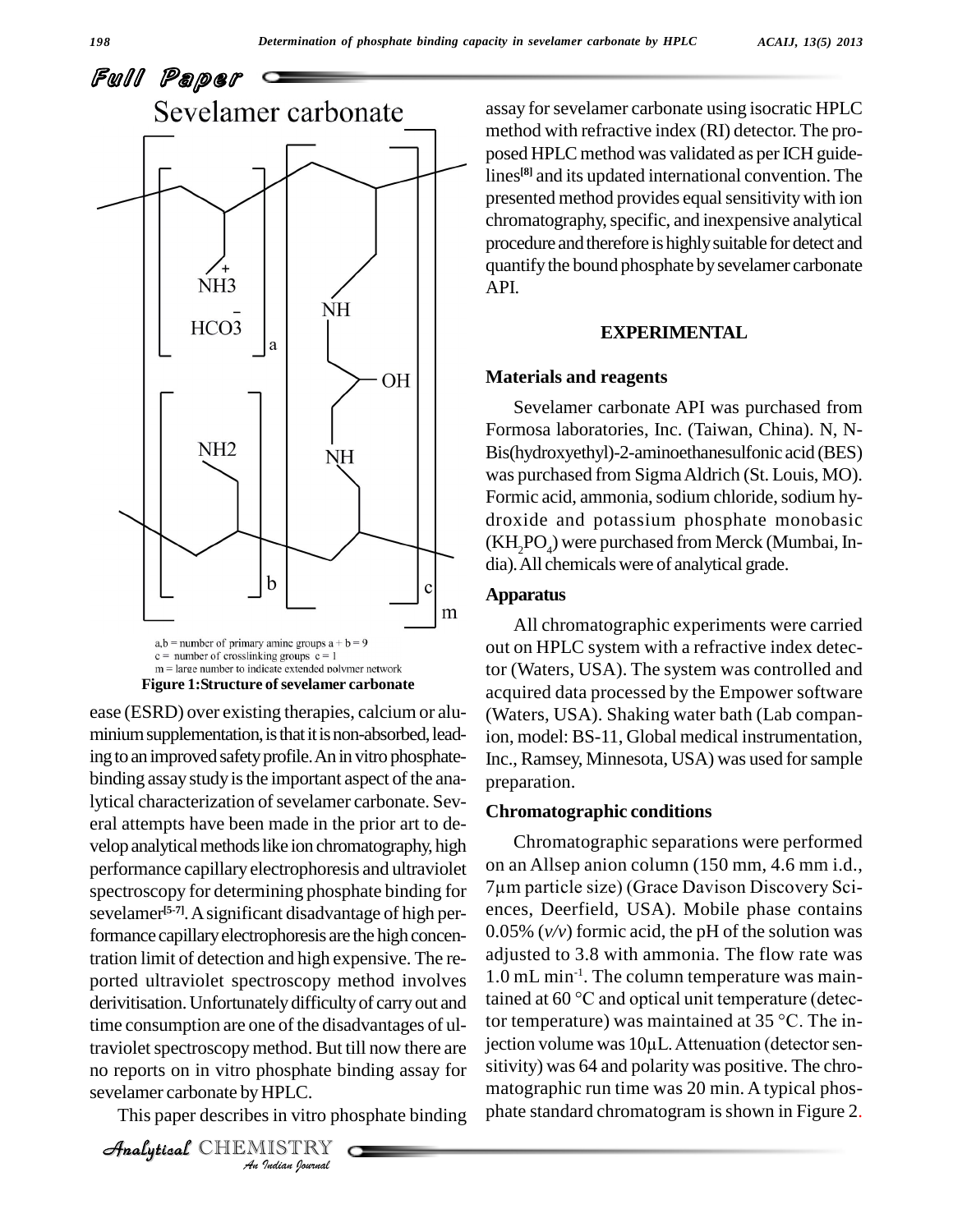

**Figure 2: Representative HPLC chromatogramof phosphate standard solution.**

#### **Sample preparation**

 $KH<sub>2</sub>PO<sub>4</sub>100$  mM BES and 80 mM sodium chloride was prepared. The pH of the solution was adjusted to  $\frac{C_{\rm P} C_{\rm D}}{T_{\rm b}}$ KH<sub>2</sub>PO<sub>4</sub>, 100 mM BES and 80 mM sodium chloride<br>was prepared. The pH of the solution was adjusted to<br>6.95 ( $\pm$  0.05) with 1N sodium hydroxide. System suit- $\frac{6.55}{2.50}$  ( $\pm$  0.05) with TV solutin hydroxide. By significantly phate g of Renvela®, was calculated as follows: phate stock to get the concentration of phosphate  $10$  mM. 12 mM. 14 mM. 16 mM and 18 mM. These solutions were filtered through 0.22  $\mu$ m membrane filmM. 12 mM. 14 mM. 16 mM and 18 mM. These ter(Millipore).

To performthe binding step, duplicate samples of sevelamer carbonate about 100mg were weighed into a 250 mL conical flask, to which 100 mL of 20 mM phosphate stock solution was added. The flasks were  $\frac{dE}{dt}$  and kept in shaking water bath with 100  $\frac{dE}{dt}$  obtain RPM at 37  $\pm$  2 °C for 120 min. Approximately 7 mL of **Valid** then capped and kept in shaking water bath with 100 the resultant slurry was filtered through membrane filter (Millipore). Binding capacities for the duplicate samples were required to agree within 2%.

### **System suitability**

The system suitability test was performed to ensure that the chromatographic assay was suitable to the analysis intended. System suitability solutions containing 10 mM. 12 mM. 14 mM. 16 mM and 18 mM of phos phate concentration were injected into HPLC.Alin earity graph was plotted by taking concentration on Xaxis and peak response of phosphate on Y-axis. From this, coefficient of correlation (R<sup>2</sup>) value was calculated. bath with 100 RPM at 37  $\pm$  2 °C for 120 min. Ap-The coefficient of correlation  $(R^2)$  value should be not lessthan 0.990.

### **Calculations**

The unbound phosphate concentration remaining in a sample was calculated with the following equation:  $\bf{L}i$ <br> $\bf{y} = \bf{a} \bf{x} + \bf{b}; \bf{x} = (\bf{y} \cdot \bf{b})/\bf{a}$ 

A stock phosphate solution containing  $20 \text{ mM}$  from a state of phosphate solution and sample preparation. peak area of phosphate solution in the sample preparawhere 'x' is unbound phosphate concentration, 'y' is<br>peak area of phosphate solution in the sample prepara-<br>tion, 'a' is slope of the linearity graph and 'b' is intercept of the linearity graph.

The phosphate binding capacity. in mmol of phoscept of the linearity graph.<br>The phosphate binding capacity. in mmol of phosphate g of Renvela®, was calculated as follows:

#### **g of polymer x (100 -LOD) (20 mM <sup>ñ</sup> unbound phosphate concentration ) <sup>x</sup> 0.1lit x100**

where 20 mM is the phosphate concentration applied, *unbound phosphate concentration* is the unbound phosphate concentration, in mM, determined by HPLC, 0.1 lit is the volume of 20 mM phosphate solution applied, *g of polymer* is the weight of sevelamer carbonate used, and LOD is the loss on drying of the sample obtained bythermo gravimetric analysis.

#### **Validation procedure**

The chromatographic method was validated by evolution of the analytical parameters including specificity, linearity, precision, accuracyand robustness.

### **Specificity**

*An*used as placebo foridentifying any interference at the *I*<br>*Ing 40 mM<br>IISTRY<br><i>Indian Iournal* asca as placebo for identifying any metention time of phosphate peak. A stock solution containing 100 mM BES and 80 mM sodium chloride was prepared. The pH of the solution was adjusted to  $6.95 \times (0.05)$  with 1N sodium hydroxide. Duplicate samples of sevelamer carbonate about 100 mg were weighed into a 250 mL conical flask, to which 100 mL of stock solution was added. The flasks were then capped and kept in shaking water flask, to which 100 mL of stock solution was added.<br>The flasks were then capped and kept in shaking water<br>bath with 100 RPM at  $37 \pm 2$  °C for 120 min. Approximately 7 mL of the resultant slurry was filtered through membrane filter (Millipore). This solution was

### **Linearity**

A stock phosphate solution containing 40 mM

 $\mathcal{A}$ nalytical $\mathcal{C}$ HEMISTRY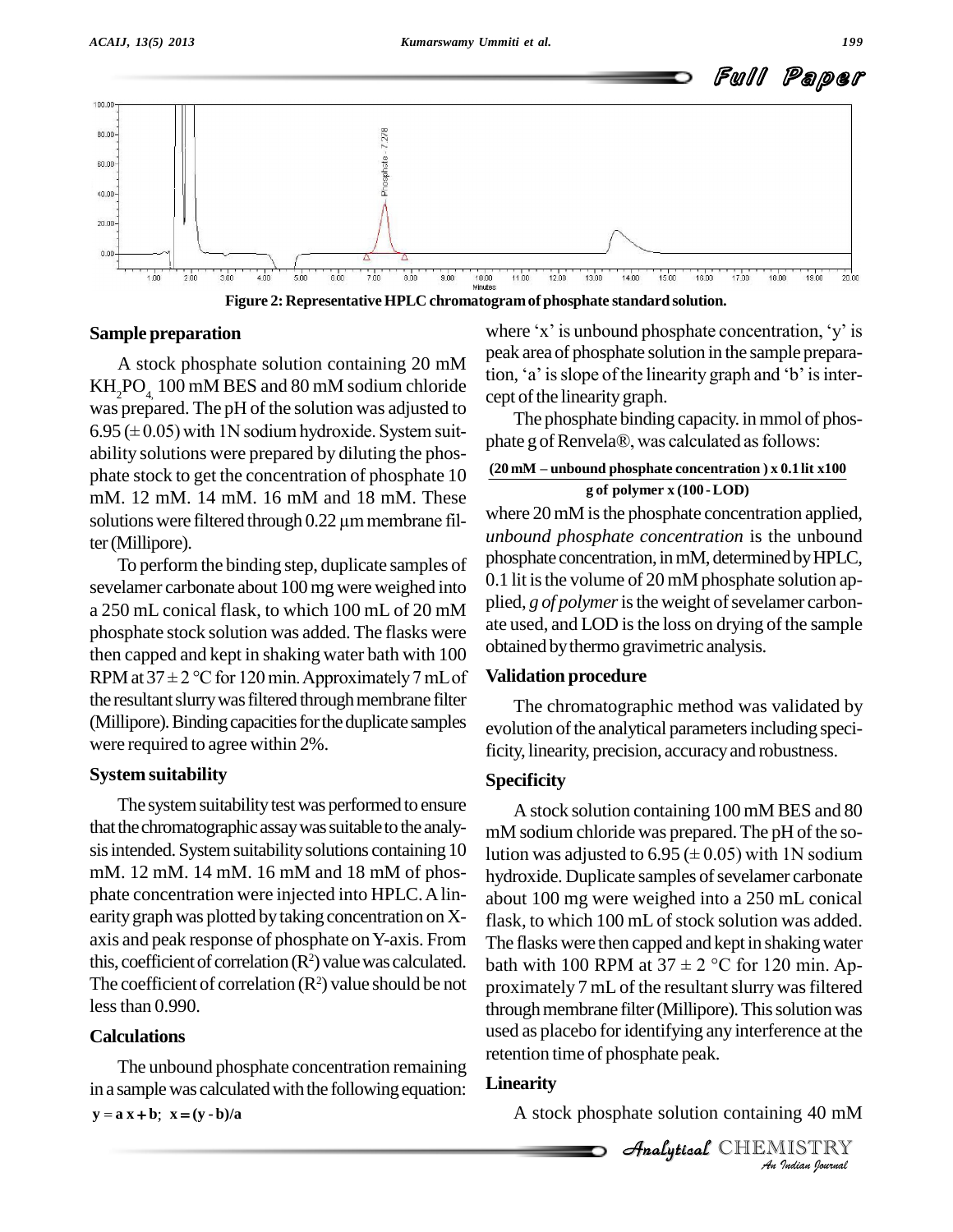## Full Paper

KH<sub>2</sub>PO<sub>4</sub>, 100 mM BES and 80 mM sodium chloride peaks<br>was prepared. The pH of the solution was adjusted to yond 4<br>6.95 ( $\pm$  0.05) with 1N sodium hydroxide. Linearity ing if the was prepared. The pH of the solution was adjusted to solutions were prepared by diluting the phosphate stock to get the concentration of phosphate 4.8 mM. 8.0 mM. mot useful fc 11.2 mM. 14.0 mM, 20.0 mM, 24.0 mM and 28.0 type of colum M. These solutions were filtered through  $0.22 \mu m$  4.6 mm i.d. 11.2 mM. 14.0 mM, 20.0 mM, 24.0 mM and 28.0 membrane filter(Millipore). Standard plots were con structed and linearity was evaluated by statistically by linear regression analysis that was calculated by leastsquares regression.

#### **Precision**

The precision of the method was determined by fixed as  $60^{\circ}$ C. repeatability(intra-day) and intermediate precision (inter-day). Six sample solutions of sevelamer carbonate were prepared on two different days.The results were expressed as an RSD of the analytical measurements.

#### **Accuracy**

The accuracy was determined by adding known amounts of the sevelamer carbonate API to the sample. The added levels were 75%, 100% and 125% of the sample preparation. The results were expressed as the percentage of bound phosphate in the sample. All solutions were prepared in six times and assayed.

#### **Robustness**

To determine the robustness of the method the experimental conditions were deliberately changed and the  $R^2$  value of the linearity solutions was evaluated. To study the effect of flow rate on  $\mathbb{R}^2$  value it was changed to 0.8 and 1.2 mL min<sup>-1</sup>. The effect of column temperastudy the effect of flow rate on  $\mathbb{R}^2$  value it was changed prove no ir<br>to 0.8 and 1.2 mL min<sup>-1</sup>. The effect of column tempera-<br>ture was studied at 55 °C to 65 °C. The effect of pH Linearity was studied at pH 3.6 and pH 4.0 for mobile phase. In all these experiments the mobile phase components were not changed.

### **RESULTSAND DISCUSSION**

### **Method development and optimization**

was to separate critical closely eluting phosphate and *Indian*<br>*Indian*<br>*Indian*<br>*IISTRY*<br>*IISTRY* blank peaks and to elute phosphate as a symmetrical six The main objective of the chromatographic method peak.Attempts were made with isocratic elution with mobile phase using different pH buffers(pH 3.4 - pH 4.5), but separations between phosphate and blank

CHEMISTRY

peaks was not satisfactory if the buffer pH is be yond 4.0 and run time of the chromatogram increasing if the buffer pH is below 3.6. The buffer pH was fixed as pH 3.8. Normal C18 and C8 columns are not useful for phosphate binding analysis. A different<br>type of column like Allsep Anion Column (150 mm,<br>4.6 mm i.d., 7µm particle size) has been used for type of column likeAllsepAnion Column (150 mm, method development and good resolution was achieved. Attempts were made with different col umn temperatures (35-65  $^{\circ}$ C), but phosphate peak symmetry was not satisfactory if the column temperaumn temperatures (35-65 °C), but phosphate peak<br>symmetry was not satisfactory if the column tempera-<br>ture is below 55 °C. The column temperature was symmetry was not sat<br>ture is below 55 °C.<br>fixed as 60 °C.

### **System suitability**

In pharmaceutical analysis(quality control), the suitability tests were focused on the analytical instru ment and method. The analytical results are only valid if the defined system suitability criteria are fulfilled. In this work, the experimental results(TABLE 1) in dicated that the chromatographic system was suit able for the intended analysis. The retention time for phosphate peak was 7.28 min. The coefficient of correlation  $(R^2)$  value calculated from the system suitability solutions was 1.000.

#### **Validation procedure**

#### **Specificity**

There was no peak found at the retention time of phosphate in blank and placebo chromatograms prove no interference from blank and placebo (Fig ure 3a and Figure 3b).

### **Linearity**

The correlation coefficient, slope and y-intercept of the calibration plot are reported inTABLE 2. The calibration plot was linear over the ranges tested. The correlation coefficient was > 0.998. This result shows there was an excellent correlation between the peak area and concentration for the phosphate.

#### **Precision**

The precision of the method verified by injecting six individual preparations of sample solutions. The results are shown in TABLE 3. In intra-assay preci sion, the % RSD of phosphate binding was s found within 2%. The intermediate precision was deter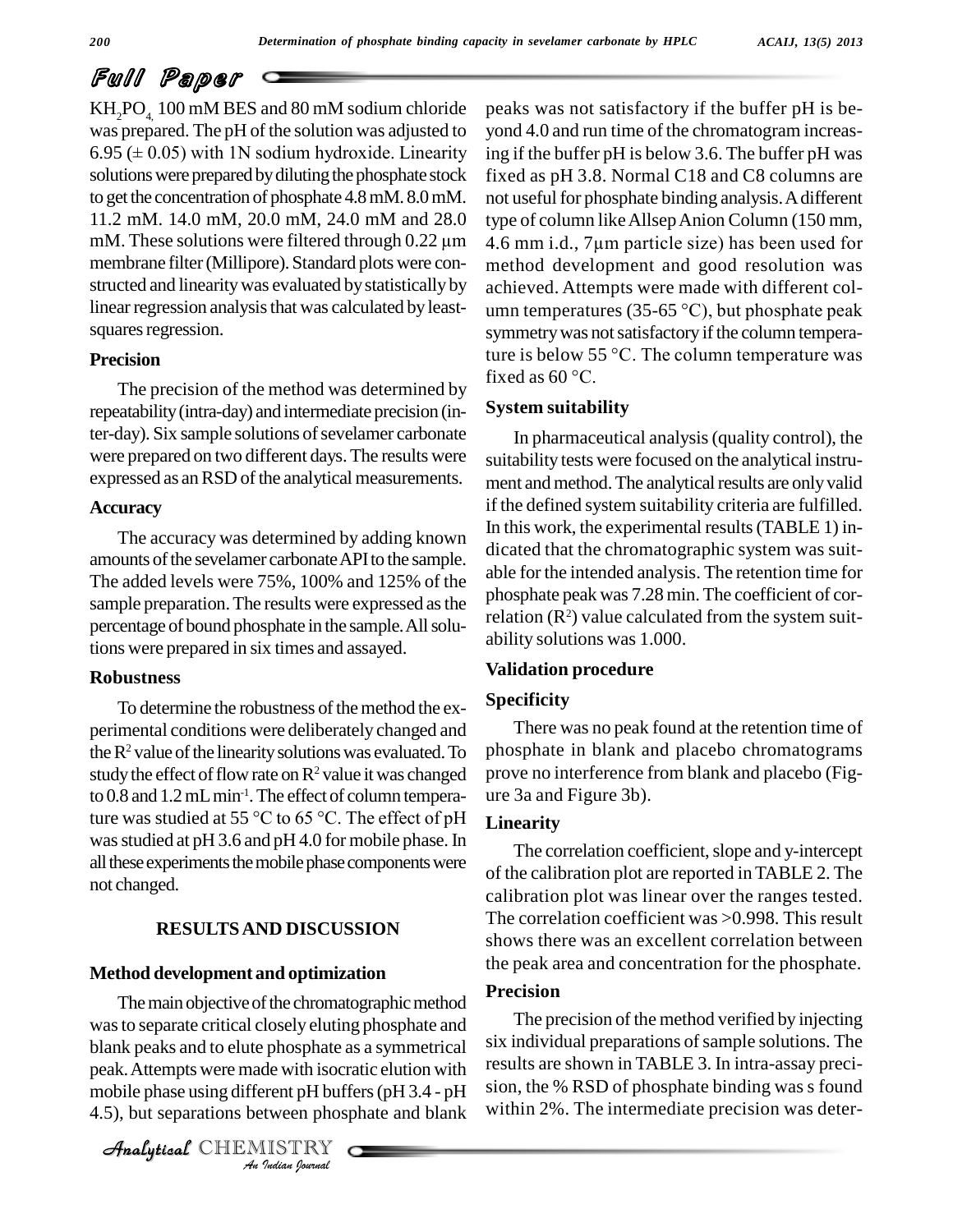**TABLE 1 : Resultsfrom system suitability determination**

Full Paper 

| <b>Concentration (mM)</b>              |              | Average              | $%$ RSD      | Regression equation $(y)$                            |                                                                       |                                                |  |
|----------------------------------------|--------------|----------------------|--------------|------------------------------------------------------|-----------------------------------------------------------------------|------------------------------------------------|--|
|                                        | Area         |                      |              | Slope (b)                                            | Intercept (a)                                                         | <b>Correlation coefficient</b>                 |  |
| $10.0\,$                               | 542414       |                      |              |                                                      |                                                                       |                                                |  |
| $10.0\,$                               | 543835       | 543021               | $0.1\,$      |                                                      |                                                                       |                                                |  |
| $10.0\,$                               | 542814       |                      |              |                                                      |                                                                       |                                                |  |
| 12.0                                   | 654420       |                      |              |                                                      |                                                                       |                                                |  |
| 12.0                                   | 653623       | 653622               | $0.1\,$      |                                                      |                                                                       |                                                |  |
| 12.0                                   | 652822       |                      |              |                                                      |                                                                       |                                                |  |
| 14.0                                   | 763962       |                      |              |                                                      |                                                                       |                                                |  |
| 14.0                                   | 761510       | 761958               | $0.2\,$      | 55643.44                                             | $-14318.2$                                                            | 1.000                                          |  |
| 14.0                                   | 760402       |                      |              |                                                      |                                                                       |                                                |  |
| 16.0                                   | 875858       |                      |              |                                                      |                                                                       |                                                |  |
| 16.0                                   | 877500       | 876920               | $0.1\,$      |                                                      |                                                                       |                                                |  |
| 16.0                                   | 877402       |                      |              |                                                      |                                                                       |                                                |  |
| 18.0                                   | 988898       |                      |              |                                                      |                                                                       |                                                |  |
| $18.0\,$                               | 985870       | 987786               | $0.2\,$      |                                                      |                                                                       |                                                |  |
| 18.0                                   | 988590       |                      |              |                                                      |                                                                       |                                                |  |
|                                        |              |                      |              |                                                      |                                                                       |                                                |  |
| (a)                                    |              |                      |              |                                                      |                                                                       |                                                |  |
|                                        |              |                      |              |                                                      |                                                                       |                                                |  |
|                                        |              |                      |              |                                                      |                                                                       |                                                |  |
|                                        |              |                      |              |                                                      |                                                                       |                                                |  |
|                                        |              |                      |              |                                                      |                                                                       |                                                |  |
|                                        |              |                      |              |                                                      |                                                                       |                                                |  |
|                                        |              |                      |              |                                                      |                                                                       |                                                |  |
| $\frac{1}{300}$<br>1.00<br>2.00        | 500<br>4.00  | 6.00<br>7.00<br>0.00 | 9.00         | 11.00<br>12:00<br>10.00<br>Minutes                   | 13.00<br>14.00<br>15.00                                               | 20.00<br>17.00<br>18.00<br>1900<br>16.00       |  |
| $100.00 -$                             |              |                      |              |                                                      |                                                                       |                                                |  |
| $\left(\mathbf{b}\right)$<br>$80.00 -$ |              |                      |              |                                                      |                                                                       |                                                |  |
| $60.00 -$                              |              |                      |              |                                                      |                                                                       |                                                |  |
| $\frac{2}{1}$ 40.00                    |              |                      |              |                                                      |                                                                       |                                                |  |
|                                        |              |                      |              |                                                      |                                                                       |                                                |  |
| 20.00                                  |              |                      |              |                                                      | $\curvearrowright$                                                    |                                                |  |
| $0.00 -$                               |              |                      |              |                                                      |                                                                       |                                                |  |
| 1.00<br>2.00<br>3.00                   | 5.00<br>4.00 | 6.00<br>7.00         | 8.00<br>9.00 | 10.00<br>11.00<br>12.00                              | 13.00<br>14.00<br>15.00                                               | 16.00<br>17.00<br>18.00<br>19.00<br>20.00      |  |
|                                        |              |                      |              | Minutes                                              | Figure 3 : Representative HPLC chromatogram of (a) blank (b) placebo. |                                                |  |
|                                        |              |                      |              |                                                      |                                                                       |                                                |  |
| 100.00                                 |              |                      |              |                                                      |                                                                       |                                                |  |
| 80.00-                                 |              | Phosphate - 7.058    |              |                                                      |                                                                       |                                                |  |
| 60.00-                                 |              |                      |              |                                                      |                                                                       |                                                |  |
| $40.00 -$                              |              |                      |              |                                                      |                                                                       |                                                |  |
|                                        |              |                      |              |                                                      |                                                                       |                                                |  |
| $20.00 -$                              |              |                      |              |                                                      |                                                                       |                                                |  |
|                                        |              |                      |              |                                                      |                                                                       |                                                |  |
| 1.00<br>2.00<br>3.00                   | 5.00<br>4.00 | 7.00<br>8.00<br>6.00 | 9.00         | 11.00<br>12.00<br>10.00<br>Minutes                   | 13.00<br>14.00<br>15.00                                               | 16.00<br>17.00<br>20.00<br>18.00<br>19.00      |  |
|                                        |              |                      |              | Figure 4 : Representative HPLC chromatogram of test. |                                                                       |                                                |  |
|                                        |              |                      |              |                                                      |                                                                       |                                                |  |
|                                        |              |                      |              |                                                      |                                                                       | Analytical CHEMISTRY<br>.<br>An Indian Iournal |  |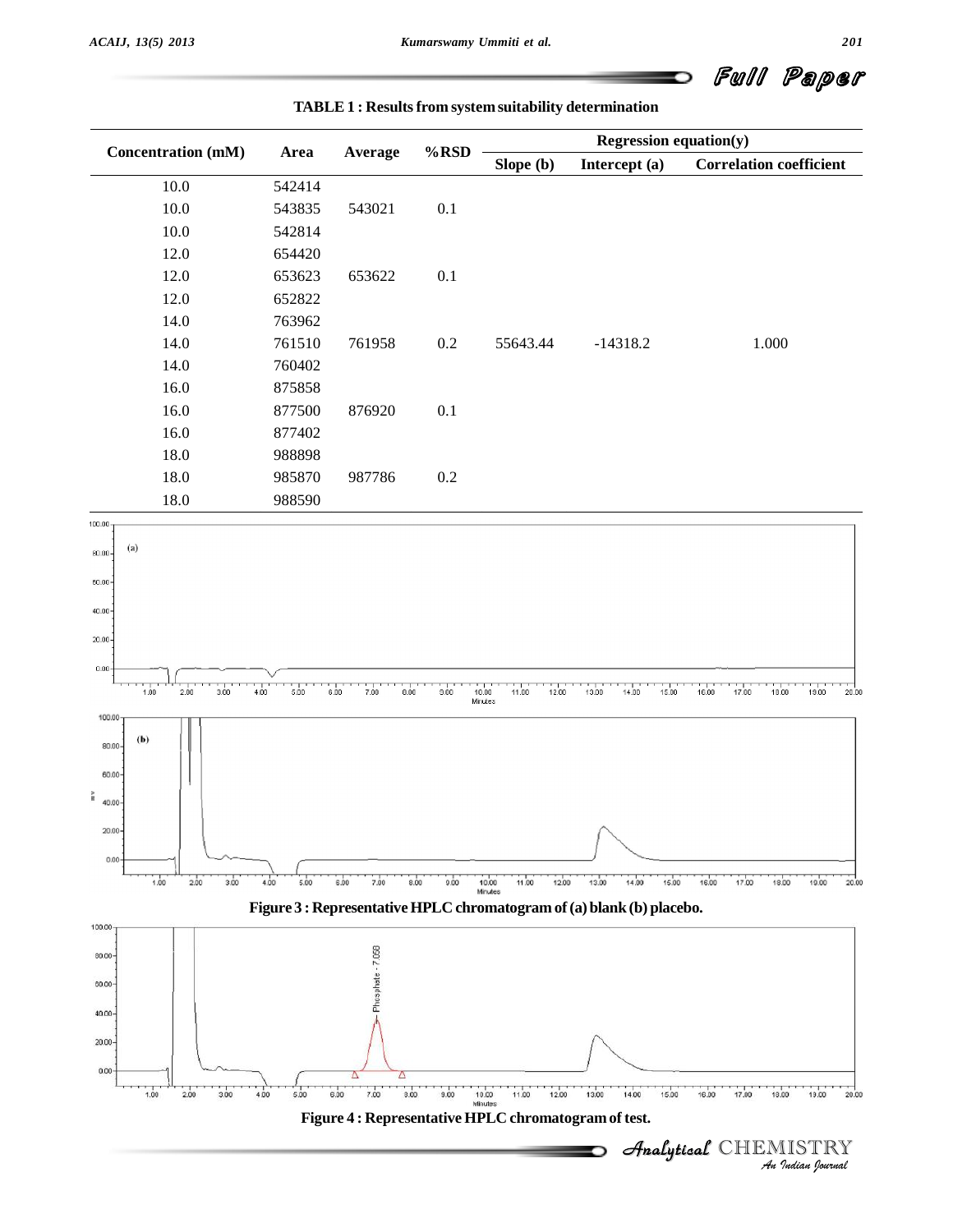**TABLE2 :Linearity data**

| Full Paper <i>c</i> |  |
|---------------------|--|
|---------------------|--|

|                           |         |         | $\%$ RSD | <b>Regression equation (y)</b> |               |                                |  |  |
|---------------------------|---------|---------|----------|--------------------------------|---------------|--------------------------------|--|--|
| <b>Concentration (mM)</b> | Area    | Average |          | Slope (b)                      | Intercept (a) | <b>Correlation coefficient</b> |  |  |
| 4.8                       | 254484  |         |          |                                |               |                                |  |  |
| 4.8                       | 254395  | 253860  | $0.4\,$  |                                |               |                                |  |  |
| 4.8                       | 252700  |         |          |                                |               |                                |  |  |
| $8.0\,$                   | 424188  |         |          |                                |               |                                |  |  |
| $\ \, 8.0$                | 422405  | 424672  | $0.6\,$  |                                |               |                                |  |  |
| $\ \, 8.0$                | 427423  |         |          |                                |               |                                |  |  |
|                           |         |         |          |                                |               |                                |  |  |
| 11.2                      | 595488  |         |          |                                |               |                                |  |  |
| 11.2                      | 600034  | 599980  | $0.7\,$  |                                |               |                                |  |  |
| 11.2                      | 604417  |         |          |                                |               |                                |  |  |
| 14.0                      | 755803  |         |          |                                |               |                                |  |  |
| 14.0                      | 757174  | 754848  | 0.4      | 54302.379                      | $-8085.685$   | 1.000                          |  |  |
| 14.0                      | 751567  |         |          |                                |               |                                |  |  |
| $20.0\,$                  | 1079048 |         |          |                                |               |                                |  |  |
| 20.0                      | 1069986 | 1073579 | 0.4      |                                |               |                                |  |  |
| 20.0                      | 1071704 |         |          |                                |               |                                |  |  |
| 24.0                      | 1292500 |         |          |                                |               |                                |  |  |
| 24.0                      | 1294794 | 1294887 | $0.2\,$  |                                |               |                                |  |  |
| 24.0                      | 1297368 |         |          |                                |               |                                |  |  |
| $28.0\,$                  | 1515603 |         |          |                                |               |                                |  |  |
| 28.0                      | 1513094 | 1514397 | 0.1      |                                |               |                                |  |  |
| 28.0                      | 1514494 |         |          |                                |               |                                |  |  |

#### **TABLE3 : Precision data**

| <b>Analyst</b>      |      |      | Phosphate Binding (mmol/g) |         | Average $(mmol/g)$ | $%$ RSD <sup>a</sup> |         |         |
|---------------------|------|------|----------------------------|---------|--------------------|----------------------|---------|---------|
|                     |      |      |                            | $(n=6)$ |                    |                      | $(n=6)$ | $(n=6)$ |
| Intra-day Precision | 5.57 | 5.56 | 5.54                       | 5.59    | 5.58               | 5.61                 | 5.56    | 0.46    |
| Inter-day Precision | 5.60 | 5.67 | 5.67                       | 5.64    | 5.62               | 5.62                 | 5.63    | 0.49    |

**<sup>a</sup>Relative Standard deviation of six results**

mined by analysis in different day with different analyst using different HPLC system. The low values of RSD for both the repeatability and intermediate precision demonstrate the good precision of the method prois shown in Figure 4.

#### **Accuracy**

paring this value, the accuracy of the method was evalu-cier *Indian*<br> *Indian*<br> *Indian*<br> *I*<br> *ISTRY*<br> *IISTRY* The average value of phosphate binding in repeat ability i.e., 5.56 mmol/g wastaken as 100%.Bycom ated for three concentration levels, i.e. 75%, 100% and 125%. The percent of recovery was calculated at each level and found in the range of 95.0-105.0 % (TABLE

CHEMISTRY

### 4).

#### **Robustness**

posed. A HPLC chromatogram obtained from a sample<br>currence of unexpected differences in the obtained re-Robustness is the ability to reproduce the analytical method under different circumstances without the oc sults. To determine the robustness of the method the experimental conditions were deliberately changed and the correlation coefficient  $(R^2)$  value of the system suitability solutions was evaluated (TABLE 5). The coefficient of correlation  $(R^2)$  value should be not less than 0.990. In all the deliberate varied chromatographic conditions the selectivity as well as the performance of the method were unchanged proves the robustness of the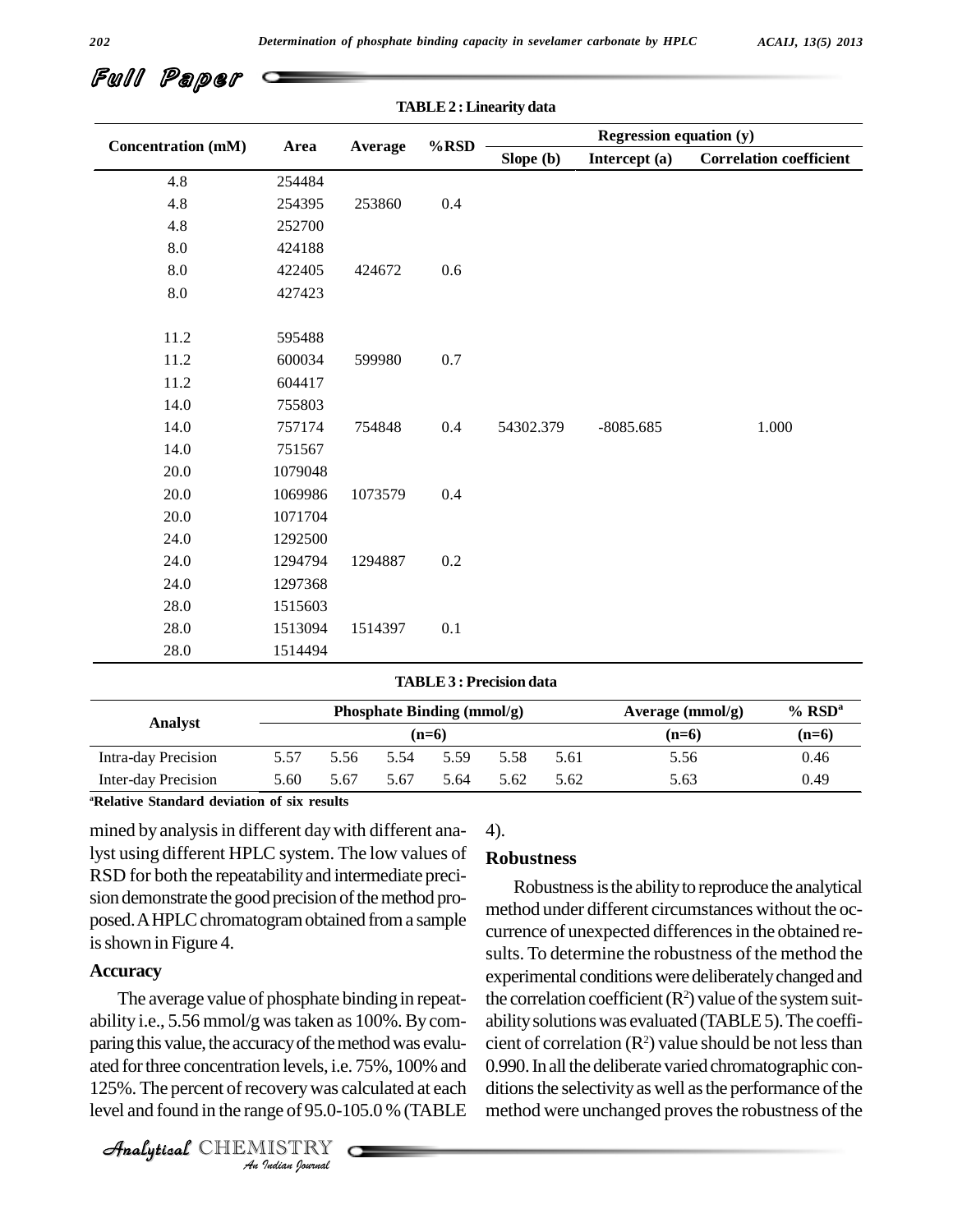**TABLE4 :Accuracy data**

| <b>Accuracy</b> | Weight of sevelamer | $\frac{0}{0}$<br><b>Phosphate binding</b> |                 | Average %        | $%$ RSD <sup>a</sup> |  |
|-----------------|---------------------|-------------------------------------------|-----------------|------------------|----------------------|--|
| level           | carbonate (mg)      | (mmol/g)                                  | <b>Recovery</b> | recovery $(n=6)$ | $(n=6)$              |  |
| 75%             | 75.2                | 5.57                                      | 100.2           |                  |                      |  |
| 75%             | 75.8                | 5.60                                      | 100.8           |                  |                      |  |
| 75%             | 75.1                | 5.58                                      | 100.3           | 100.5            | 0.7                  |  |
| 75%             | 75.0                | 5.64                                      | 101.5           |                  |                      |  |
| 75%             | 75.0                | 5.53                                      | 99.5            |                  |                      |  |
| 75%             | 74.8                | 5.59                                      | 100.6           |                  |                      |  |
| 100%            | 101.9               | 5.57                                      | 100.2           |                  |                      |  |
| 100%            | 102.1               | 5.56                                      | 100.0           |                  |                      |  |
| 100%            | 102.8               | 5.54                                      | 99.6            | 100.3            | 0.4                  |  |
| 100%            | 101.8               | 5.59                                      | 100.5           |                  |                      |  |
| 100%            | 101.4               | 5.58                                      | 100.4           |                  |                      |  |
| 100%            | 102.4               | 5.61                                      | 100.9           |                  |                      |  |
| 125%            | 125.0               | 5.51                                      | 99.0            |                  |                      |  |
| 125%            | 124.7               | 5.51                                      | 99.0            |                  |                      |  |
| 125%            | 124.9               | 5.49                                      | 98.8            | 98.8             | 0.2                  |  |
| 125%            | 125.4               | 5.48                                      | 98.5            |                  |                      |  |
| 125%            | 125.4               | 5.48                                      | 98.6            |                  |                      |  |
| 125%            | 125.4               | 5.49                                      | 98.7            |                  |                      |  |

**<sup>a</sup> Relative Standard deviation of six results**

**TABLE5 : Robustness data.**

| Robustness parameter    | <b>Correlation coefficient</b><br>$(R^2$ value) |  |  |
|-------------------------|-------------------------------------------------|--|--|
| pH 3.6 buffer           | 1.000                                           |  |  |
| pH 4.0 buffer           | 1.000                                           |  |  |
| Column Temperature-55°C | 0.998                                           |  |  |
| Column Temperature-65°C | 1.000                                           |  |  |
| Flow rate-0.8 mL/min    | 0.997                                           |  |  |
| Flow rate-1.2 mL/min    | 0.998                                           |  |  |

method.

#### **CONCLUSION**

A validated isocratic RP-HPLC method was de veloped for in vitro phosphate binding assay of<br>sevelamer carbonate using refractive index detector The [4] sevelamer carbonate using refractive index detector. The [4] S.Burke. E.Slatopolsky, D.Goldberg; RenaGel.a<br>novel calcium – and aluminium free phosphate method is simple, specific, linear, precise, accuarate, robust and can estimate phosphate binding capacityof the drug as per ICH requirements. Hence the method can be used for routine analysis of phosphate binding assay in bulk samples and for assay of pharmaceutical formulations. The method has obvious advantages over those previously reported such economical, easy to

carryout and high separation efficiency.

#### **REFERENCES**

- **[1]** A.Goodman-Hilman, T.Rall,A.Nier, P.Taylor; The Pharmacological Basis of Therapeutics, 9<sup>th</sup> Edition, Mc.Graw-Hill, New York, **(1996)**.
- **[2]** D.Rosenbaum, S.Holmes-Farley, W.Mandeville, M.Pitruzello, D.Goldberg; Effect of renaGel, a non adsorbable, cross-linked, polymeric phosphate binder, on urinary phosphorous excretion in rats, Nephrol.Dial.Transplant, **12**, 961-964 **(1997)**.
- **[3]** G.Chertow, S.Burke, J.Lazarus; Poly[allyamine hydrochloride] (RenaGel): A noncalcemic phos phate binder of hyperphosphatemia in chronic re-
- nal failure, Am.J.Kidney Dis., **1**, 66-71 **(1997)**.<br>S.Burke. E.Slatopolsky, D.Goldberg; RenaGel.a<br>novel calcium and aluminium free phosphate **[4]** S.Burke. E.Slatopolsky, D.Goldberg; RenaGel.a binder. inhibits phosphate adsorption in normal vol unteers, Nephrol.Dial.Transplant, **12**, 1640-1644 **(1997)**.
- *An*Analytical**[5]** R.Mazzeo, M.Peters, R.Hanus, X.Chen,A.Norton; **I**n, A.Norton;<br>Inner hydro-<br>IISTRY<br>IISTRY A phosphate binding assay for sevelamer hydro chloride by ion chromatography.J.Pharm.Biomed. Anal., **19**, 911-915 **(1999)**.

CHEMISTRY